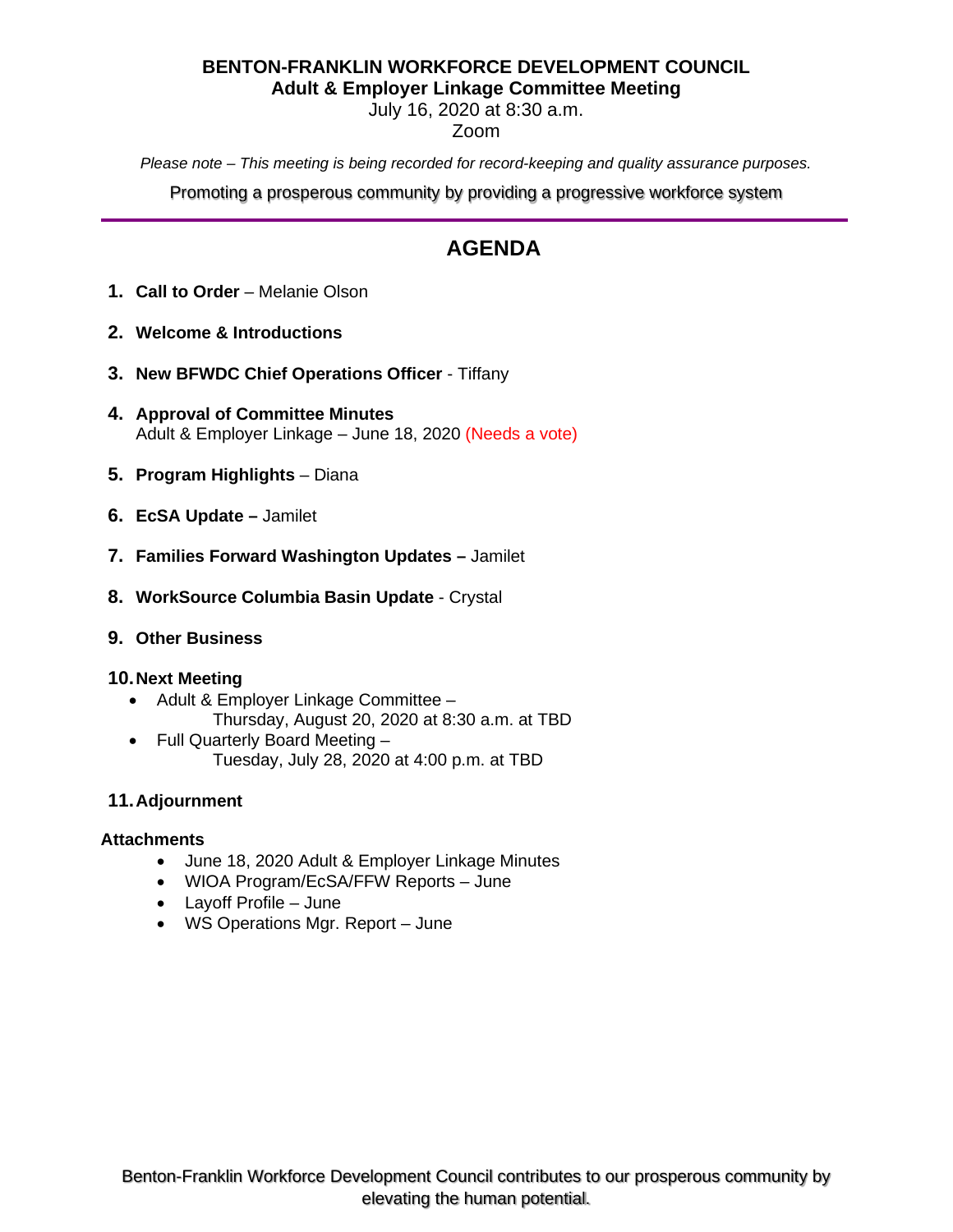## **Benton-Franklin Workforce Development Council**

Adult & Employer Linkage Committee

June 18, 2020 at 8:30AM

Zoom

| <b>Present</b>                                                               | <b>Excused</b>                                          | <b>Absent</b> | <b>Staff/Partners</b>                                                                                                                                                                                                                                                     |
|------------------------------------------------------------------------------|---------------------------------------------------------|---------------|---------------------------------------------------------------------------------------------------------------------------------------------------------------------------------------------------------------------------------------------------------------------------|
| Melanie Olson, Co-Chair<br>Jennie Weber<br>Michael Lee<br><b>Todd Samuel</b> | Adolfo de Leon, Co-Chair<br>Karl Dye<br>Jamie Rasmussen | Lori Mattson  | <b>Tiffany Scott, BFWDC</b><br>Diana Hamilton, BFWDC<br>Becky Smith, BFWDC<br>Cynthia Garcia, BFWDC<br>Jamilet Nerell, BFWDC<br>Heather Woodruff, CPS<br>Kayci Loftus, CPS<br>Rosa Reyna, GW<br>Crystal Bright, WSO<br>Israel Delamora, OIC<br>David Chavey-Renaud-TriDec |

### **Call to Order**

Melanie welcomed everyone and called the meeting to order at 8:39 a.m. The meeting was late starting due to technical difficulties with Zoom. Becky went through the roll call.

## **Approval of Committee Minutes**

Minutes of the May 21, 2020, Adult & Employer Linkage Committee Meeting were provided for members to review.

### **Todd Samuel moved to approve the May 21, 2020 Adult & Employer Linkage Committee Meeting Minutes as presented, seconded by Michael Lee. Motion carried.**

### **Program Highlights** – Diana

Diana gave an update on the National Disaster Recovery Grant. This grant will be used to create temporary employment opportunities to assist with recovery efforts. It will also allow us to temporarily extend our capacity to serve Dislocated Workers during COVID-19. Last week all 12 Workforce Development Areas submitted a grant application to the state identifying the needs within our local communities. As of yesterday, our local application was in the final review stages with the final word expected by the end of next week. She expressed her appreciation to the consortium and all of the work they did in identifying the potential needs of our community and outlining a budget that would serve 32 participants beginning July 1, 2020 through March 31, 2022.

The state is aware of the need to be flexible for us to meet the needs in our community. The longer it takes Benton and Franklin Counties to progress from Phase 1 to Phase 2 in the Governor's Safe Start Plan, the longer it will take our community to get up and running and we may see the needs drastically change. We are still waiting for guidance from the state outlining the special requirements around this grant.

Diana reported a few take aways from her Performance Meeting with the state. 1) They were very impressed with our contractor's ability to continue to enroll and serve customers utilizing virtual platforms. 2) BFWDC was one of three areas that submitted a Strategic Plan even though the due date was extended because of COVID-19. Our Plan has been reviewed and contained all the required elements. Because of this, we were not required to submit additional documentation in order to receive PY20 WIOA Formula Funds.

She shared that we will be sending an E-Vote to the Full Board with the contract amounts for WIOA Adult, Dislocated Worker, Youth, RRIE, OSO and Disaster Recovery. We need board approval to move forward with the required budgets.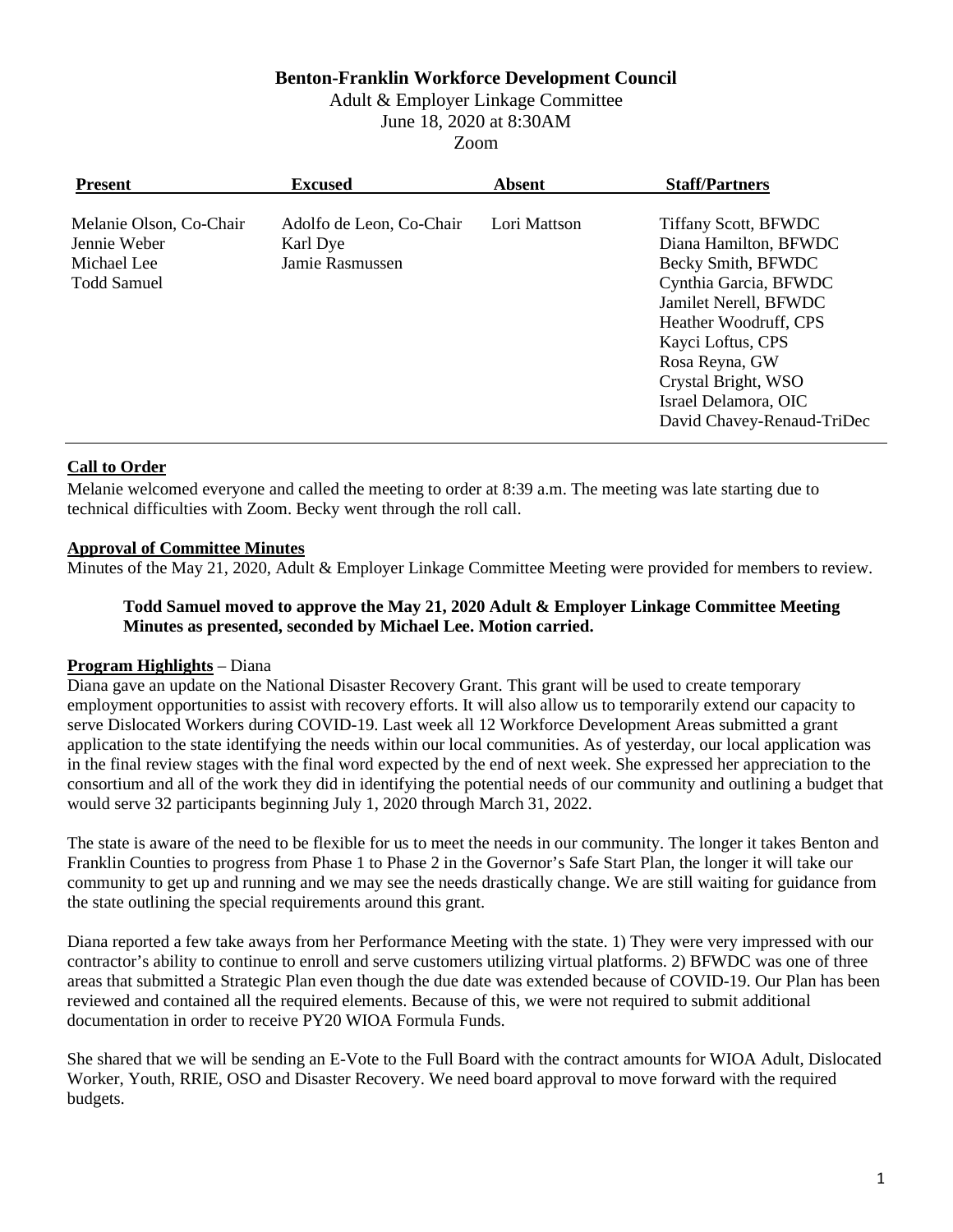## **EcSA Update** – Jamilet

Jamilet encouraged everyone to review the included reports. The EcSA program is targeting rural communities, especially Connell. It has had a lot of ups and downs. After working with ESD, we have been able to modify the contract to serve a broader community. Three zip codes have been added to our area in North Franklin County. The state has also removed SNAP eligibility as an enrollment requirement.

## **Families Forward Washington (FFW) Updates** – Jamilet

Jamilet reported that we are currently working with our funding source and have requested an extension. The current contract is for 56 enrollments and participants could be enrolled until June 30, 2020. COVID-19 has paused a lot of enrollments. We lost engagement with many customers that were interested in the program. We have requested to extend the contract in order to enroll more participants. This program is a study. Once the study is completed it can then become a program. She gave some background on the program and is positive this extension will be approved. All services happening right now are being provided virtually. A few of our training providers have started doing one on one or small group training.

Todd asked what phase we will have to be in to be able to meet face to face with our customers. Tiffany answered that there is a lot of planning going on the local level regarding when it will be safe to return to the physical facility and provide services face to face. We know through conversations with our system, we will phase in with an appointmentbased approach first. We anticipate this happening in Phase 3; however, nothing is written in stone as things continue to change. This is an ongoing intentional conversation.

Jamilet shared that getting FFW to be able to serve customers virtually was a challenge. They had to work to get approval from the funding sources. The funding sources have been very accessible and supportive. It is also a challenge to serve a community that does have easy access to internet.

## **WorkSource Update** – Crystal

Crystal shared that last month was an exciting month. We have seen some shifts in what customers are asking for and how we are able to serve them. We hosted our first Virtual Job Fair with over 25 employers and 184 job seekers participating. A lot of collaboration was required in the success of this event. Great job to our business services team. Forty-three will be moving forward to next steps for interviews.

Consistent with April, much of the work in May was around providing basic needs services. Leadership and staff have worked diligently through the month of May to stand up more robust local virtual services. Those include launching workshops that will be available on demand with a weekly Q&A. We are also working to provide virtual resource room appointments.

She shared that they worked diligently to create an Unemployment Insurance Outreach Campaign. We have access to data that tells us who could benefit from our services. For those who have received Unemployment Benefits for 20 weeks or longer we have chosen to look at that list and figure out the best way to reach out to them and get them engaged in our services.

There is a group working to create a portfolio of assessments to help guide the discovery process of career pathways as we see those in sectors effected by COVID-19.

During May there was a lot of work around assisting customers around impersonation fraud in unemployment insurance. We have yet to see customers shift back to job search or WorkSource service mode.

Todd asked about the feedback from job fair from employers. We are still waiting for this information. ESD provided the platform as a pilot project.

Todd asked how the word went out to publicize the job fair. Crystal shared that the Business Service team were the lead in the event. We used press releases, the WS network, live television interview, radio, Facebook, and Flash Alerts.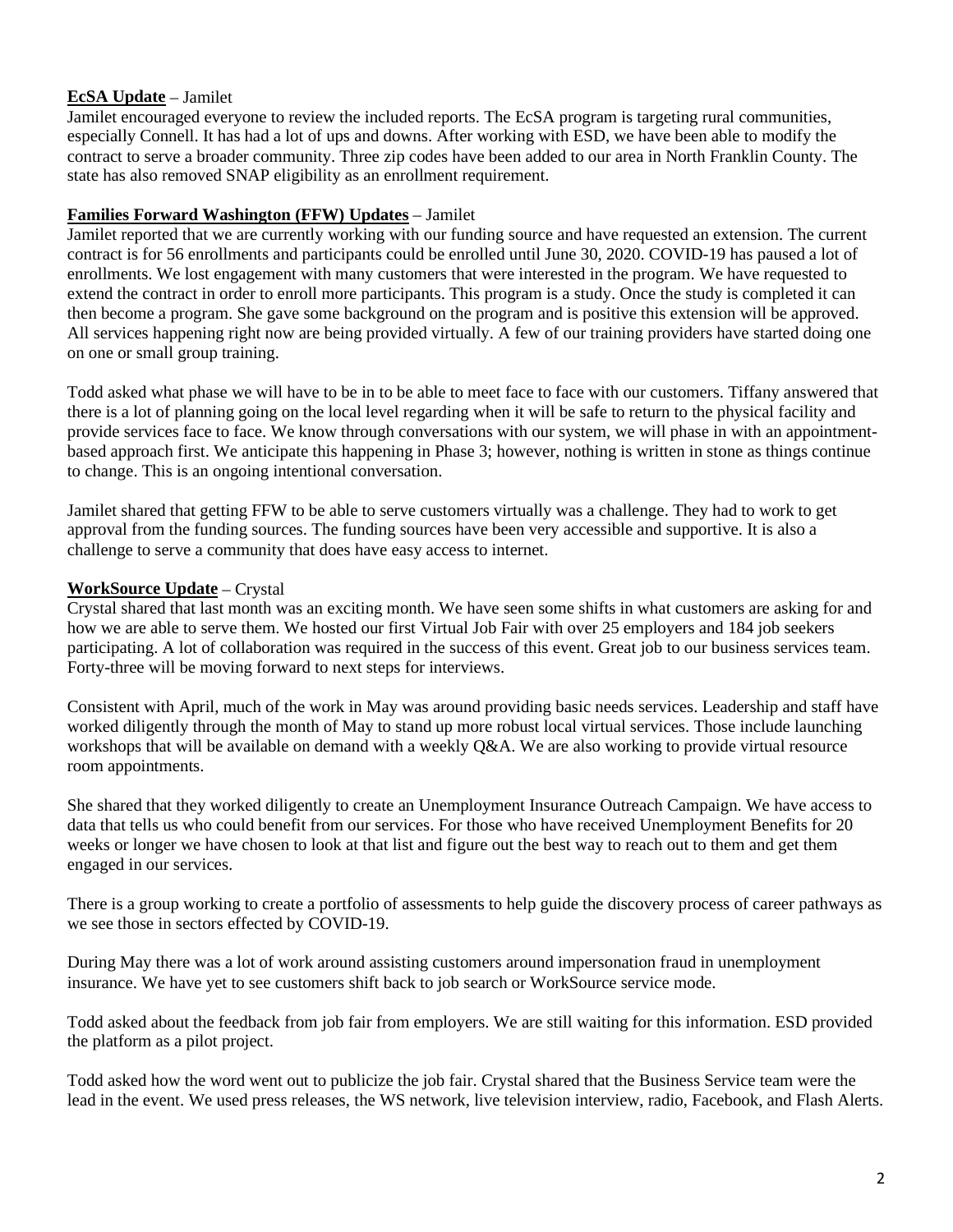Todd shared that he felt the event was very successful and a positive, impressive event and hopes that it can be used again in the future.

### **Other Business:**

Todd asked how the furloughing of state employees will impact the WSCB. Jennie shared that at this point the governor has excluded ESD employees. Several other state agencies will be impacted.

Todd asked about the increase in those being helped on the Rapid Response Layoff Report. Diana shared that they have been offering virtual Rapid Response events. Most of these employers are planning to hire these people back, but that could change the longer we are unable to transition out of Phase 1. We continue to reach out to make sure employers know of services available.

Accessibility to computers and technology remains to be a challenge for our customers. There was a conversation about resources that could be available.

**Next Meeting:** The next Adult & Employer Linkage Committee meeting is scheduled for Thursday, July 16, 2020 at 8:30 a.m. at TBD.

### **Adjournment**

With no further business, the meeting was adjourned the meeting at 9:24 a.m.

\_\_\_\_\_\_\_\_\_\_\_\_\_\_\_\_\_\_\_\_\_\_\_\_\_\_\_\_\_\_\_\_\_\_\_ \_\_\_\_\_\_\_\_\_\_\_\_\_\_\_\_\_\_\_\_\_\_\_\_\_\_\_\_\_\_\_\_\_\_\_\_\_

Meeting Chair Date Becky Smith, Office Manager Date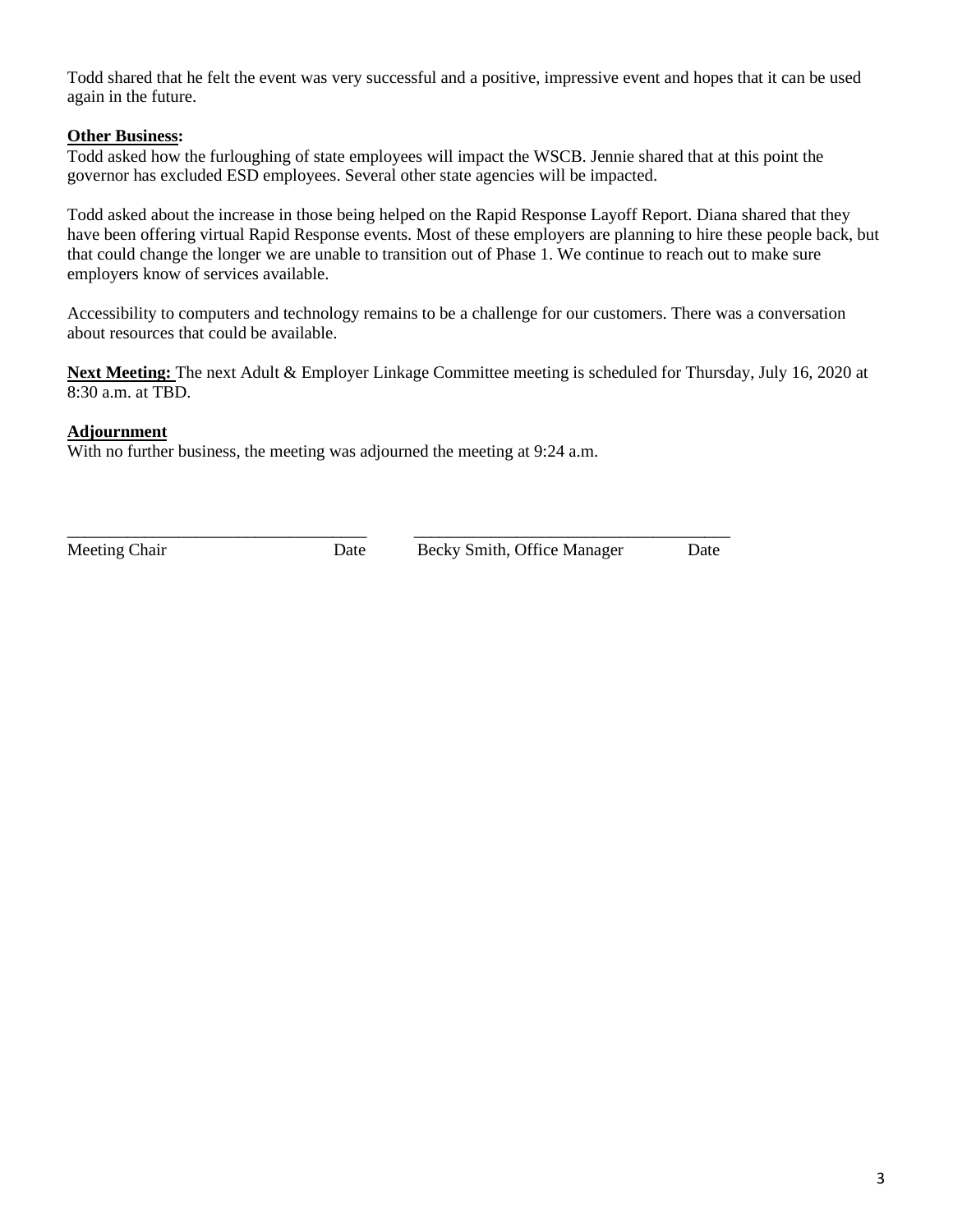

| <b>PY19 Adult Program Performance Summary</b><br>(Cumulative) |                                  |                                         |                                |  |  |  |
|---------------------------------------------------------------|----------------------------------|-----------------------------------------|--------------------------------|--|--|--|
| <b>Enrollments</b>                                            | <b>Actual</b><br><b>Outcomes</b> | <b>Monthly to</b><br><b>Date Target</b> | <b>Annual</b><br><b>Target</b> |  |  |  |
| <b>Total Served</b>                                           | 242                              | 189                                     | 189                            |  |  |  |
| <b>Exits</b>                                                  |                                  |                                         |                                |  |  |  |
| <b>Total Employed Exits</b>                                   | 122                              | 121                                     | 121                            |  |  |  |
| Placement Rate                                                | 74%                              | 85%                                     | 85%                            |  |  |  |
| Median Wage                                                   | \$14.90                          | \$14.25                                 | \$14.25                        |  |  |  |
| <b>Services</b>                                               |                                  |                                         |                                |  |  |  |
| <b>Individual Training Account (ITA)</b>                      | 28                               | 45                                      | 45                             |  |  |  |
| On-the-Job Training (OJT)                                     |                                  | 15                                      | 15                             |  |  |  |
| Work Experience (WEX)                                         |                                  | 10                                      | 10                             |  |  |  |
| Apprenticeship                                                | N/A                              | N/A                                     | N/A                            |  |  |  |

- **Placement Rate -** This rate is directly impacted by:
	- $\circ$  The low number of customers who exited into unsubsidized employment during the 4<sup>th</sup> quarter due to limited essential business job postings.
	- $\circ$  The high number of customers who disengaged from participating in program services (due to COVID-19 restrictions and workplace safety concerns) for over 90 days and were exited from the program.
- **ITA Services -** Completion of training has been a challenge due to COVID-19 restrictions. While training providers are slowly reopening, many participants have been unable to complete training during PY19. Staff are working closely with training providers to secure completion dates and looking for other training providers in the local area to support participant training needs during PY20.
- **OJT/WEX Services -** The implications of COVID-19 on workplace safety requirements has had a direct impact on work-based learning opportunities such as WEX's and OJT's. Staff will continue to work with WSCB Business Services team to connect with essential businesses and offer WEX/OJT services.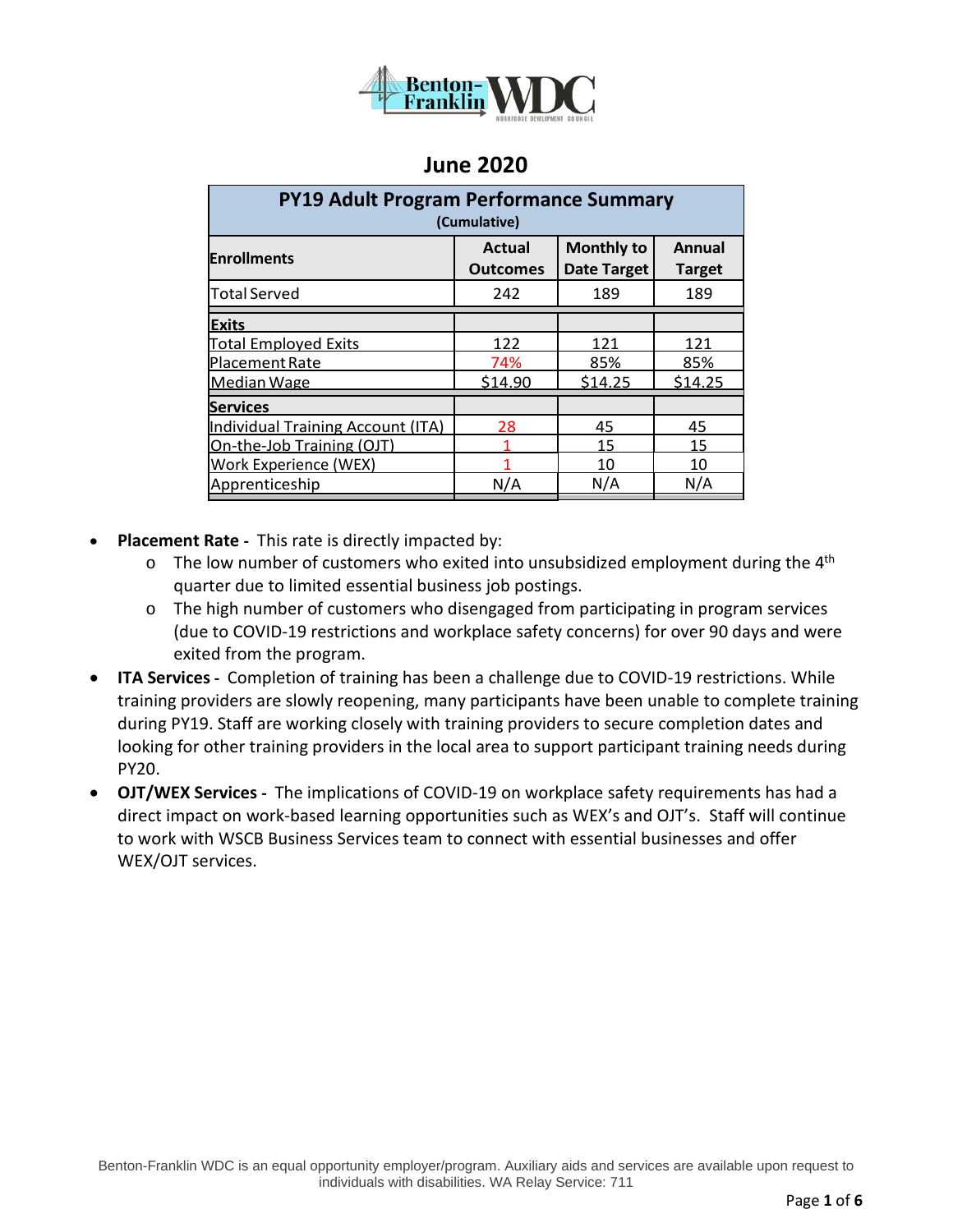

| PY19 Dislocated Worker Program Performance Summary<br>(Cumulative) |                                  |                                  |                                |  |  |  |
|--------------------------------------------------------------------|----------------------------------|----------------------------------|--------------------------------|--|--|--|
| <b>Enrollments</b>                                                 | <b>Actual</b><br><b>Outcomes</b> | <b>Monthly to</b><br>date Target | <b>Annual</b><br><b>Target</b> |  |  |  |
| <b>Total Served</b>                                                | 161                              | 188                              | 188                            |  |  |  |
| <b>Exits</b>                                                       |                                  |                                  |                                |  |  |  |
| <b>Total Employed Exits</b>                                        | 71                               | 135                              | 135                            |  |  |  |
| Placement Rate                                                     | 77%                              | 85%                              | 85%                            |  |  |  |
| Median Wage                                                        | \$18.57                          | \$19.00                          | \$19.00                        |  |  |  |
| <b>Services</b>                                                    |                                  |                                  |                                |  |  |  |
| Individual Training Account (ITA)                                  | 25                               | 50                               | 50                             |  |  |  |
| On-the-Job Training (OJT)                                          | n                                | 15                               | 15                             |  |  |  |

- **Total Served** Implemented various strategies to increase recruitment/enrollments efforts during pandemic including:
	- o Launched two new virtual platforms to receive referrals and enrollment documents online.
	- o Utilized resources such as GovDelivery to expand outreach efforts to unemployment recipients as well as various social media platforms.
- **Employed Exits -** While there has been an increase in hiring needs within essential businesses (Construction, Healthcare, and Transportation/Warehousing sectors), employers are experiencing a decrease in interested applicants due to COVID-19 workplace safety concerns and many of the posted positions are part-time. The Employment Security Department made the unemployment job search requirement optional and unemployment recipients receive an extra \$600 each week in addition to regular unemployment insurance benefits which contributed the low number of employed exits during the 4<sup>th</sup> quarter.
- **Placement Rate -** This rate is directly impacted by:
	- $\circ$  The low number of customers who exited into unsubsidized employment during the 4<sup>th</sup> quarter due to limited essential business job postings.
	- $\circ$  The high number of customers who disengaged from participating in program services (due to COVID-19 restrictions and workplace safety concerns) for over 90 days and were exited from the program.
- **ITA Services -** Completion of training has been a challenge due to COVID-19 restrictions. While training providers are slowly reopening, many customers have been unable to complete training during PY19. Staff are working closely with training providers to secure completion dates and looking for other training providers in the local area to support customers training needs during PY20.
- **OJT/WEX Services - OJT/WEX Services –** The implications of COVID-19 on workplace safety requirements has had a direct impact on work-based learning opportunities such as WEX's and OJT's. Staff will continue to work with WSCB Business Services team to connect with essential businesses and offer WEX/OJT services.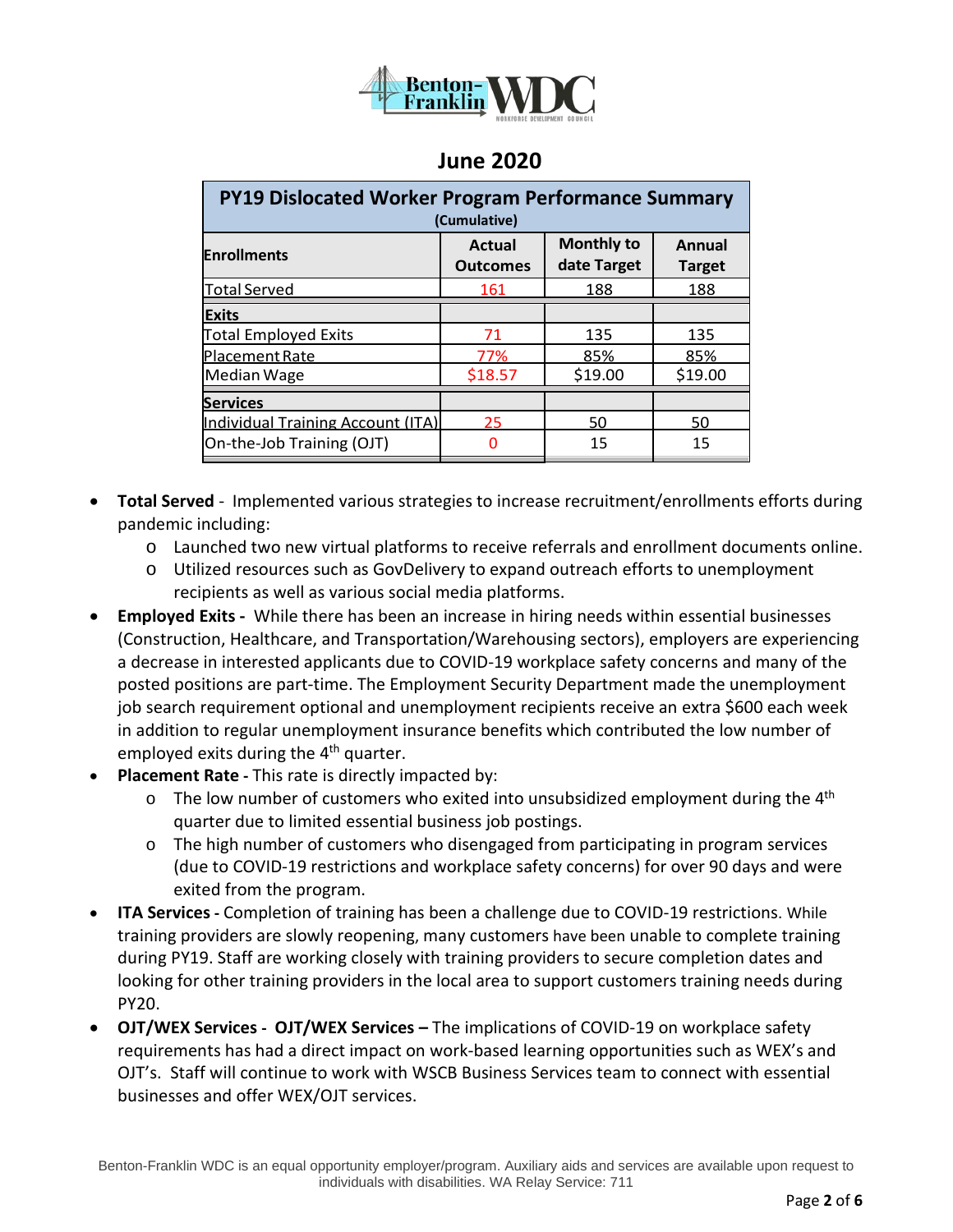

| <b>PY18 Rapid Response Increase Employment</b><br>(Cumulative) |                                                                                                        |      |      |  |  |  |
|----------------------------------------------------------------|--------------------------------------------------------------------------------------------------------|------|------|--|--|--|
| <b>Enrollments</b>                                             | <b>Monthly to</b><br><b>Actual</b><br><b>Annual</b><br>date Target<br><b>Outcomes</b><br><b>Target</b> |      |      |  |  |  |
| <b>Total Served</b>                                            | 85                                                                                                     | 75   | 75   |  |  |  |
| <b>Exits</b>                                                   |                                                                                                        |      |      |  |  |  |
| <b>Total Employed Exits</b>                                    | 33                                                                                                     | 59   | 59   |  |  |  |
| Placement Rate                                                 | 47%                                                                                                    | 85%  | 85%  |  |  |  |
| Median Wage                                                    | \$20.18                                                                                                | \$19 | \$19 |  |  |  |
| <b>Services</b>                                                |                                                                                                        |      |      |  |  |  |
| <b>Individual Training Account (ITA)</b>                       | 21                                                                                                     | 24   | 24   |  |  |  |

- **Employed Exits -** While there has been an increase in hiring needs within essential businesses (Construction, Healthcare, and Transportation/Warehousing sectors), employers are experiencing a decrease in interested appplicants due to COVID-19 workplace safety concerns. Many current job openings are also for part-time positions.
- **Placement Rate -** This rate is directly impacted by the low number of customers who:
	- $\circ$  Exited into unsubsidized employment during the 4<sup>th</sup> quarter.

•

- o Disengaged from participating in program services (due to COVID-19 restrictions and workplace safety concerns) for over 90 days and were exited from the program.
- **ITA Services -** Completion of training has been a challenge due to COVID-19 restrictions. While training providers are slowly reopening, many customers have been unable to complete training during PY19. Staff are working closely with training providers to secure completion dates and looking for other training providers in the local area to support customers training needs during PY20.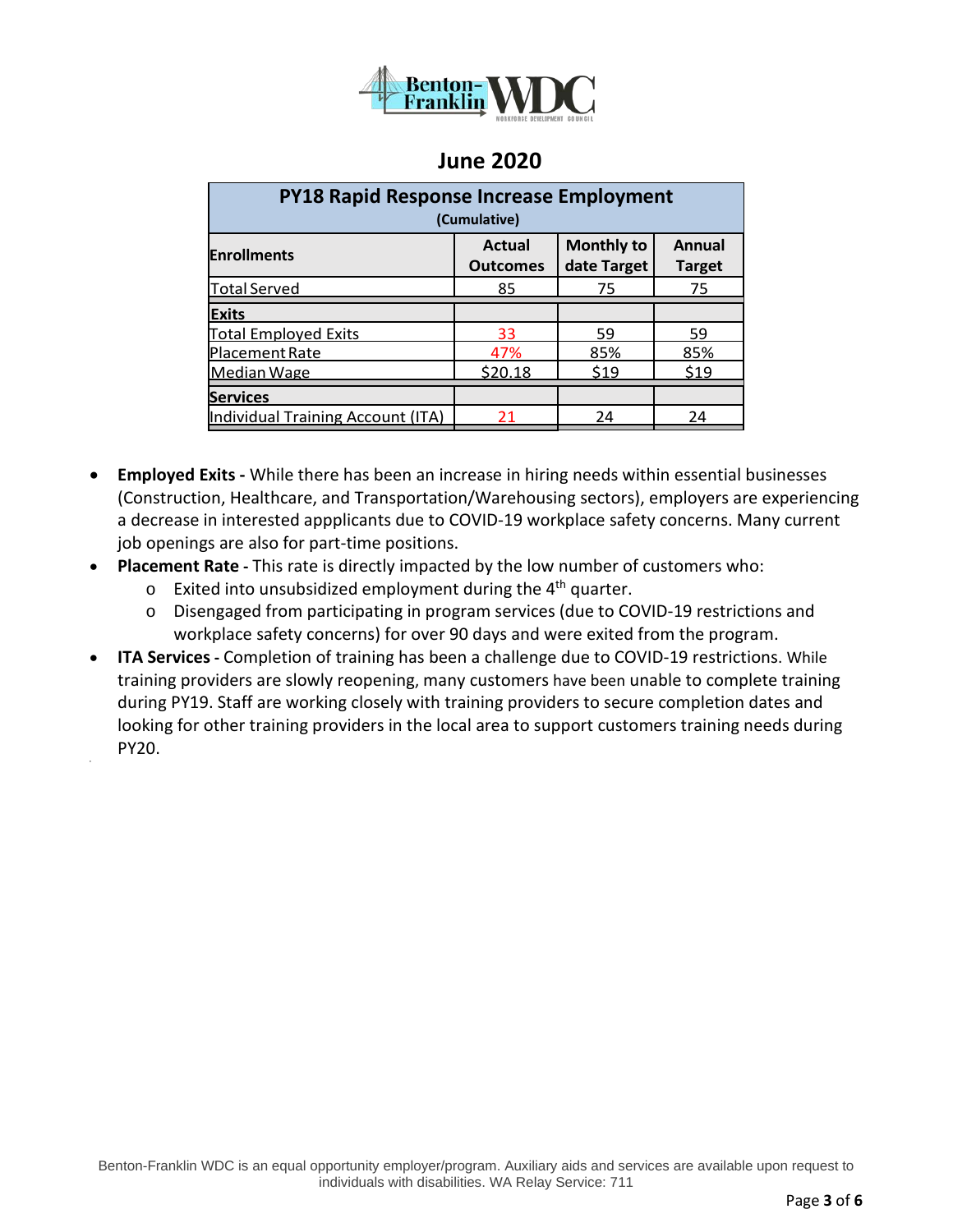

| <b>PY19 Rapid Response</b>         |                                  |                                  |                                |  |  |  |
|------------------------------------|----------------------------------|----------------------------------|--------------------------------|--|--|--|
|                                    | (Cumulative)<br>Ends 6/30/21     |                                  |                                |  |  |  |
| <b>Enrollments</b>                 | <b>Actual</b><br><b>Outcomes</b> | <b>Monthly to</b><br>date Target | <b>Annual</b><br><b>Target</b> |  |  |  |
| <b>Total Served</b>                |                                  | 15                               | 65                             |  |  |  |
| <b>Exits</b>                       |                                  |                                  |                                |  |  |  |
| <b>Total Employed Exits</b>        | $\mathcal{P}$                    | 5                                | 47                             |  |  |  |
| Placement Rate                     | 100%                             | 85%                              | 85%                            |  |  |  |
| Median Wage                        | \$24.44                          | \$19.00                          | \$19.00                        |  |  |  |
| <b>Services</b>                    |                                  |                                  |                                |  |  |  |
| <b>Individual Training Account</b> |                                  |                                  | 27                             |  |  |  |

• The PY18 RRIE contract ended on June 30, 2020 and PY19 RRIE funds will now be fully utilized to pay for training and/or support services based on customer need.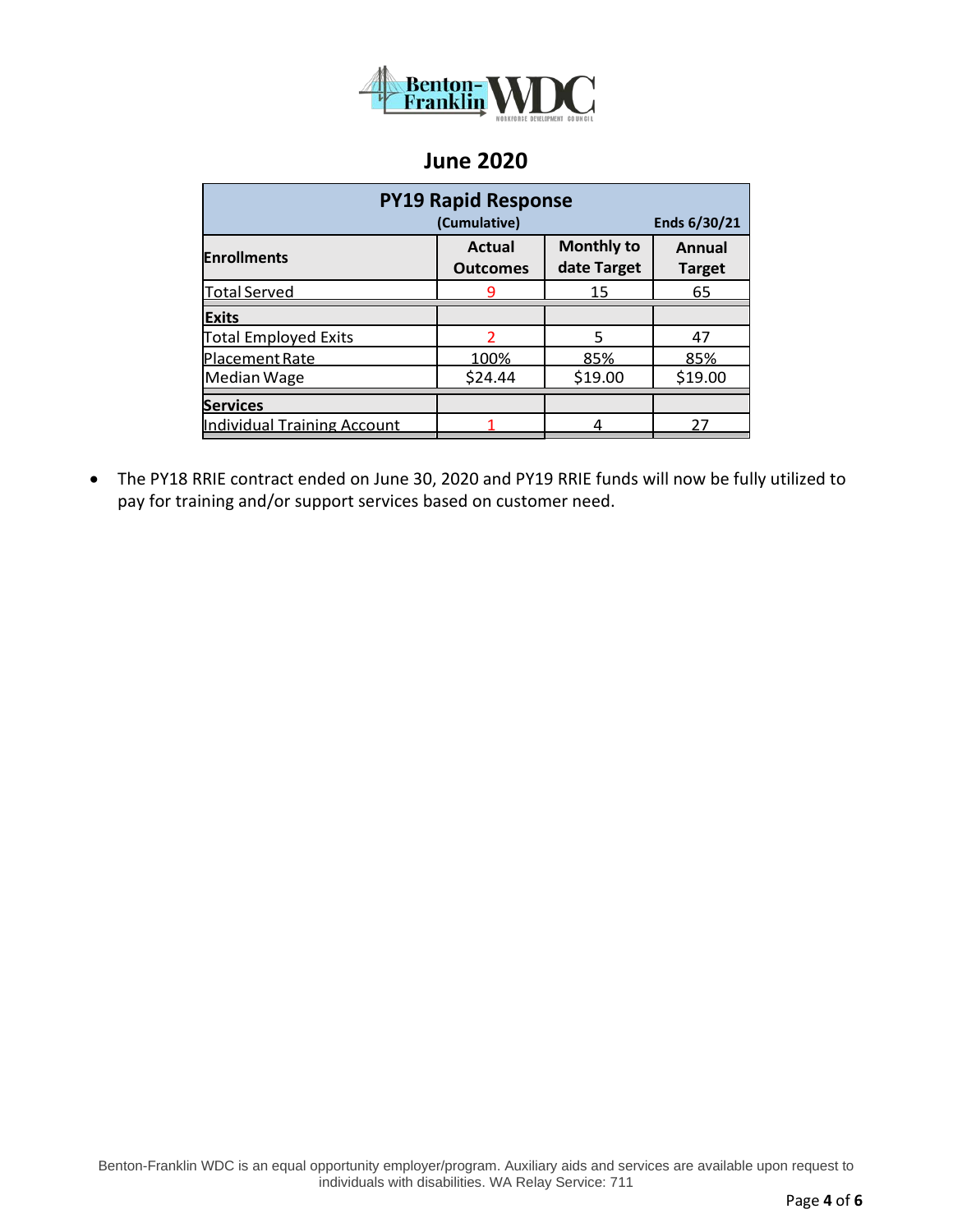

| <b>PY19 EcSA Program Performance Summary</b><br>(Cumulative) |                           |                                         |                         |  |  |  |
|--------------------------------------------------------------|---------------------------|-----------------------------------------|-------------------------|--|--|--|
| <b>Enrollments</b>                                           | Actual<br><b>Outcomes</b> | <b>Monthly to date</b><br><b>Target</b> | Annual<br><b>Target</b> |  |  |  |
| <b>Total Served</b>                                          |                           | 53                                      | 53                      |  |  |  |
| <b>Exits</b>                                                 |                           |                                         |                         |  |  |  |
| <b>Total Employed Exits</b>                                  | ∩                         | 30                                      | 30                      |  |  |  |
| <b>Services</b>                                              |                           |                                         |                         |  |  |  |
| Individual Training Account (ITA)                            |                           | 9                                       | 9                       |  |  |  |
| <b>Self Sufficiency Matrix Progression</b>                   | ∩                         | 32                                      | 32                      |  |  |  |
| Financial Literacy & Budget Training                         |                           | 53                                      | 53                      |  |  |  |
| On-the-Job Training                                          | 0                         | N/A                                     | N/A                     |  |  |  |
| Apprenticeship                                               | 0                         | N/A                                     | N/A                     |  |  |  |
| <b>Mentorship</b>                                            |                           |                                         |                         |  |  |  |
| 1:1 Mentoring                                                |                           | 13                                      | 15                      |  |  |  |
| <b>Group Mentorship</b>                                      | n                         | 20                                      | 23                      |  |  |  |

- ESD and BFWDC contract amendment:
	- o Removed the SNAP eligibility and expanded the target area to serve more north franklin rural communities; Connell, Washington and the surrounding communities of Eltopia, Mesa/Basin City, and Kahlotus defined as zip codes 99326, 99330, 99343, and 99335
- Outreach strategies will include:
	- o Snail mail to all zip codes monthly and as often as budget allows
	- o Partnership with the North Franklin School District to include program flyers in all parents/students' packets being sent home
	- $\circ$  Continue community provider meetings to provide program updates and links to refer to the program
	- o Online/Social media (utilizing Jot Forms)
	- o Continue partnership with DSHS for targeted outreach
- Program services for July & August will include but not limited to:
	- o Online Financial Literacy
	- o Virtual workshop/job clubs (example: training webinar on virtual interviewing, Connecting to Community Resources, Employers' Perspective; Your Value to the Employer, etc.)
	- o Mentorships (one-one and group)
	- o Imagine Institute Childcare Virtual Workshop (for self-employment, training, and mentoring opportunities)
- Program Evaluation
	- o Interviews with BFWDC, subcontractor, and partners such as DSHS, People for People, OIC, City of Connell, and North Franklin School District.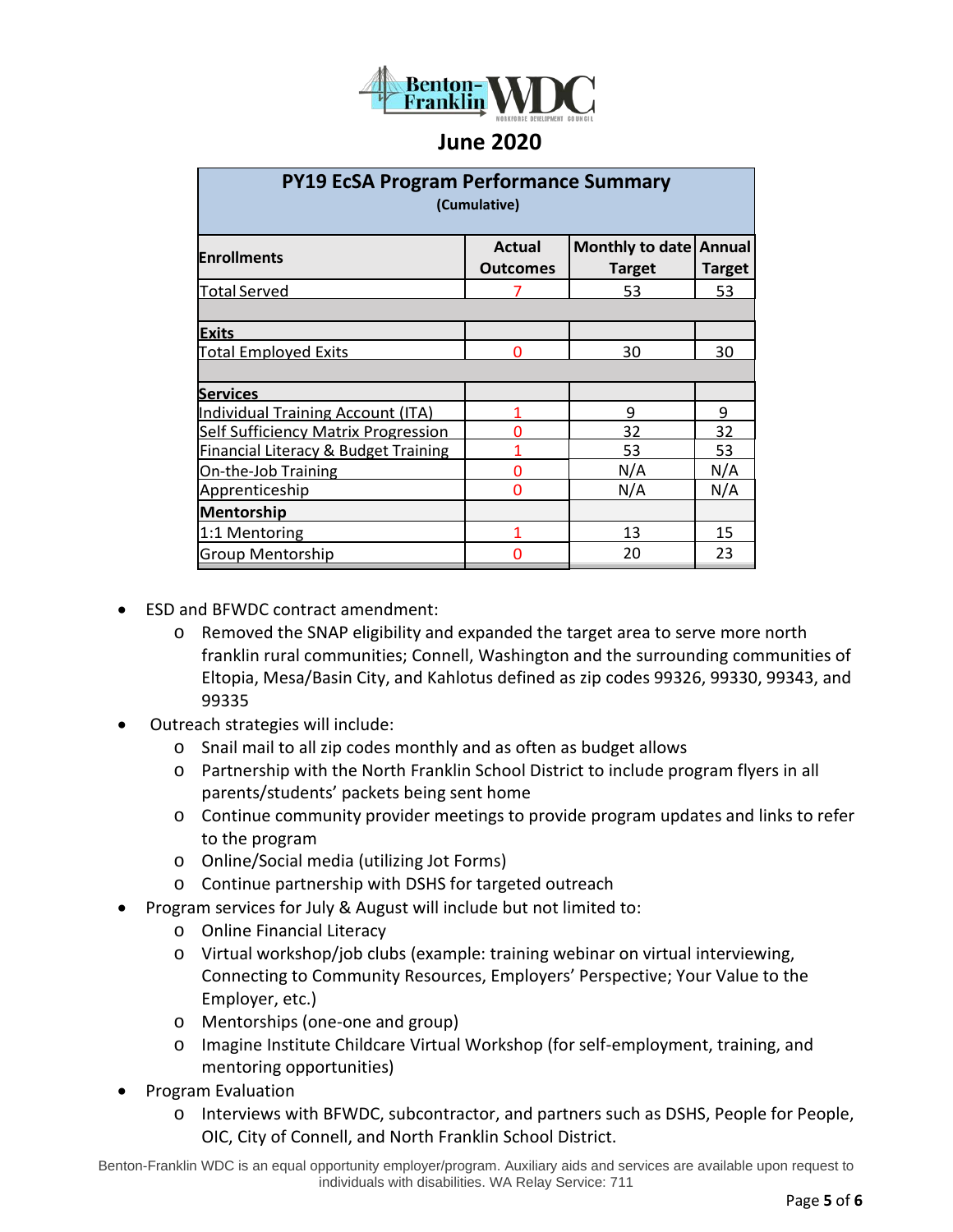

| <b>PY19 FFW Program Performance Summary</b><br>(Cumulative)             |                                  |                               |                      |  |  |  |
|-------------------------------------------------------------------------|----------------------------------|-------------------------------|----------------------|--|--|--|
| <b>Tracked Monthly</b>                                                  | <b>Monthly</b><br><b>Outcome</b> | <b>YTD</b><br><b>Outcomes</b> | <b>Study</b><br>Goal |  |  |  |
| # screened for potential FFW<br>enrollment                              | 37                               | 322                           |                      |  |  |  |
| # enrolled in FFW                                                       | 4                                | 50                            | 56                   |  |  |  |
| # enrolled in training tracks                                           | 1                                | 45                            | 56                   |  |  |  |
| # of participants who met with<br>their career coach/job developer      | 40                               | 50                            | 56                   |  |  |  |
| # of participants who received<br>financial capacity-building referrals | 0                                | 9                             | 56                   |  |  |  |
| Of those who began training:                                            | 1                                | 45                            |                      |  |  |  |
| # completed training                                                    | $\overline{2}$                   | 31                            |                      |  |  |  |
| # earned certification                                                  | $\overline{\phantom{a}}$         | 31                            |                      |  |  |  |
| # placed in employment                                                  |                                  | 26                            |                      |  |  |  |

- Department of Child Division and the BFWDC will execute a 3<sup>rd</sup> contract amendment
	- o Enrollment goal will remain at 56 goal
	- o Enrollment deadline will extend to December 31st, 2020
	- o The Washington State of Institutional Review Board approved the FFW program extension, which included new intake forms and service model.
- Program screenings have increased in June due to DCS utilizing the simplified program flyer created by the BFWDC
	- o Every month, DCS sends program flyers to non-custodial parents residing in Benton and Franklin counties.
- Continue to work with Goodwill to identify strategies to increase program visibility and provide services through virtual platforms.
- Training offerings such as CDL continues to be in demand; Google IT and Welding continue to gain traction.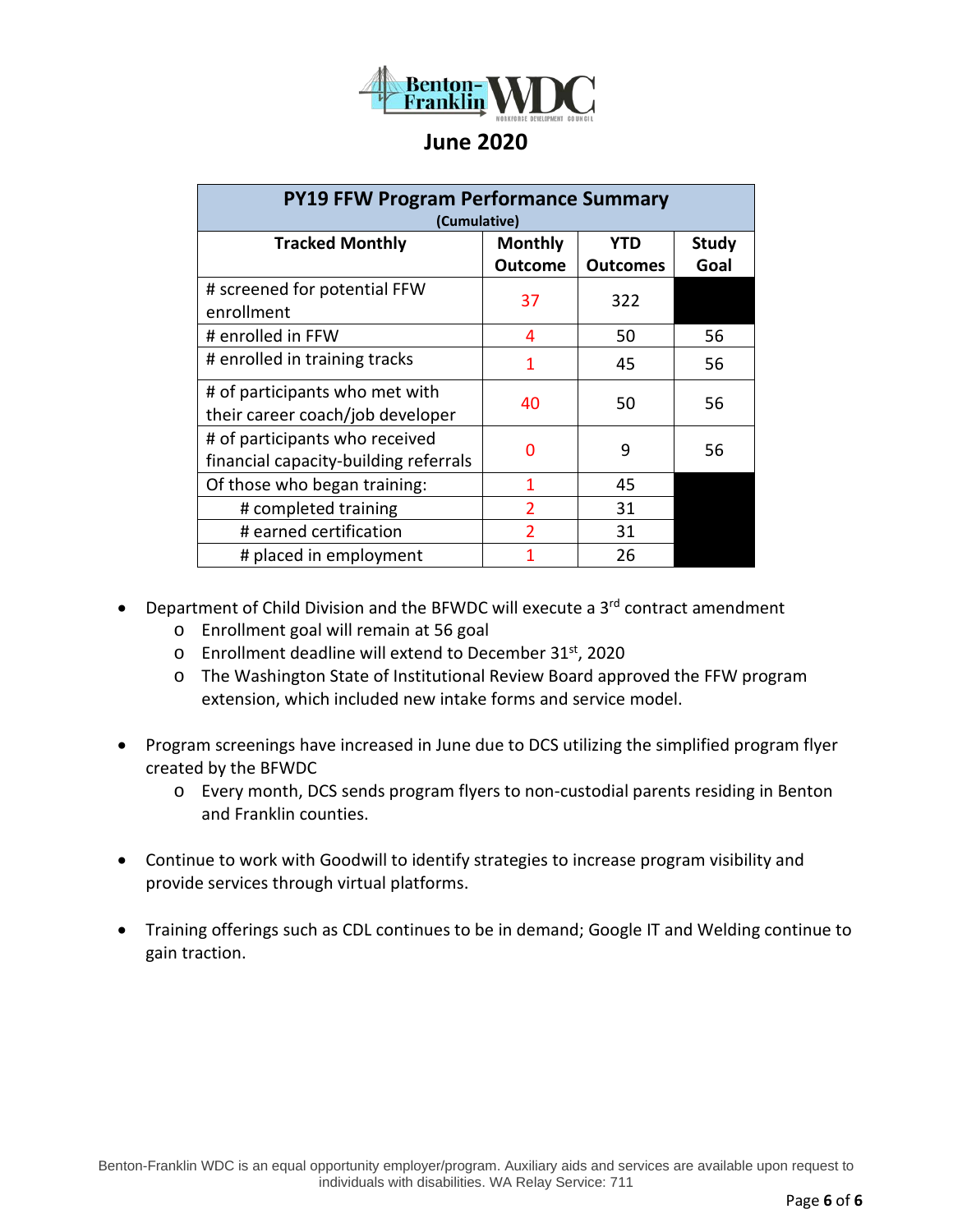

#### **PY19 Dislocated Worker Lay-off Profile Benton-Franklin Counties June 2020**

| <b>Company Name</b>                                                                                                                                                                                                                   | <b>Date Notified</b> | <b>Industry</b> | <b>City</b>    | <b>Layoff Date</b>                                                                                                                                                                                                                                                                                                                                                                                                                                                                                                                                                                                                                                                                                                                                                            | <b>WARN</b> | <b>Presentation</b> | # Impacted |
|---------------------------------------------------------------------------------------------------------------------------------------------------------------------------------------------------------------------------------------|----------------------|-----------------|----------------|-------------------------------------------------------------------------------------------------------------------------------------------------------------------------------------------------------------------------------------------------------------------------------------------------------------------------------------------------------------------------------------------------------------------------------------------------------------------------------------------------------------------------------------------------------------------------------------------------------------------------------------------------------------------------------------------------------------------------------------------------------------------------------|-------------|---------------------|------------|
| <b>Lamb Weston</b>                                                                                                                                                                                                                    | 6/8/2020             | Manufacturing   | <b>Connell</b> | 6/15/2020                                                                                                                                                                                                                                                                                                                                                                                                                                                                                                                                                                                                                                                                                                                                                                     | <b>Yes</b>  | 6/16/2020           | 360        |
| 6/8/2020: Staff was notified via telephone by Steve Davidson Assistang Business Manager for IOEU email:steve@iuoe280.com,office: 509.946.5101,cell: 509.554.1980 of Lamb Weston<br>employer.                                          |                      |                 |                | furloughing 360 of their workers. A WARN notification was done for both the Connell and Warden plants, for a total of over 600 impacted workers. 6/9/2020: After Lamb Weston indicated that<br>the layoff was expcted to be about 90 days, the UI team suggested a standalone UI information session via WebEx, one in English, and one in Spanish. Both sessions are to include both the<br>impacted workers from Connell and Warden combined. During the call we will decide with Lamb Weston if further rr services are needed. 6/10/2020: The UI sessions are scheduled for Tuesday<br>June 16, 2020, the English session will be from 10:00 am-11:30 am,the Spanish will be from 2:00 pm-3:30 pm.6/17/2020: Additional rapid response services were not requested by the |             |                     |            |
| <b>Crest Logistics, LLC</b>                                                                                                                                                                                                           | 5/11/2020            | Transportation  | <b>Burbank</b> | 5/11/2020                                                                                                                                                                                                                                                                                                                                                                                                                                                                                                                                                                                                                                                                                                                                                                     | <b>Yes</b>  | 6/10/2020           | 68         |
| 6/10/11: In partnership with the Walla Walla WorkSource, staff delivered a rr information session to impacted workers from Crest Logistics. The information session included an overview of<br>impacted workers from Crest Logistics. |                      |                 |                | WorkSource, UI benefits, medical, Adult/DW program, worker retraining, and current job openings in the transportation/warehousing sector. Final attendance numbers have not been provided<br>yet, as some impacted workers attended the session onsite rather than joining through WebEx. 6/16/2020: Final attendance numbers for the rapid response orientation included a total of 14                                                                                                                                                                                                                                                                                                                                                                                       |             |                     |            |
|                                                                                                                                                                                                                                       |                      |                 |                |                                                                                                                                                                                                                                                                                                                                                                                                                                                                                                                                                                                                                                                                                                                                                                               |             |                     |            |
|                                                                                                                                                                                                                                       |                      |                 |                |                                                                                                                                                                                                                                                                                                                                                                                                                                                                                                                                                                                                                                                                                                                                                                               |             |                     |            |
|                                                                                                                                                                                                                                       |                      |                 |                |                                                                                                                                                                                                                                                                                                                                                                                                                                                                                                                                                                                                                                                                                                                                                                               |             |                     |            |
|                                                                                                                                                                                                                                       |                      |                 |                |                                                                                                                                                                                                                                                                                                                                                                                                                                                                                                                                                                                                                                                                                                                                                                               |             |                     |            |
|                                                                                                                                                                                                                                       |                      |                 |                |                                                                                                                                                                                                                                                                                                                                                                                                                                                                                                                                                                                                                                                                                                                                                                               |             |                     |            |
|                                                                                                                                                                                                                                       |                      |                 |                |                                                                                                                                                                                                                                                                                                                                                                                                                                                                                                                                                                                                                                                                                                                                                                               |             |                     |            |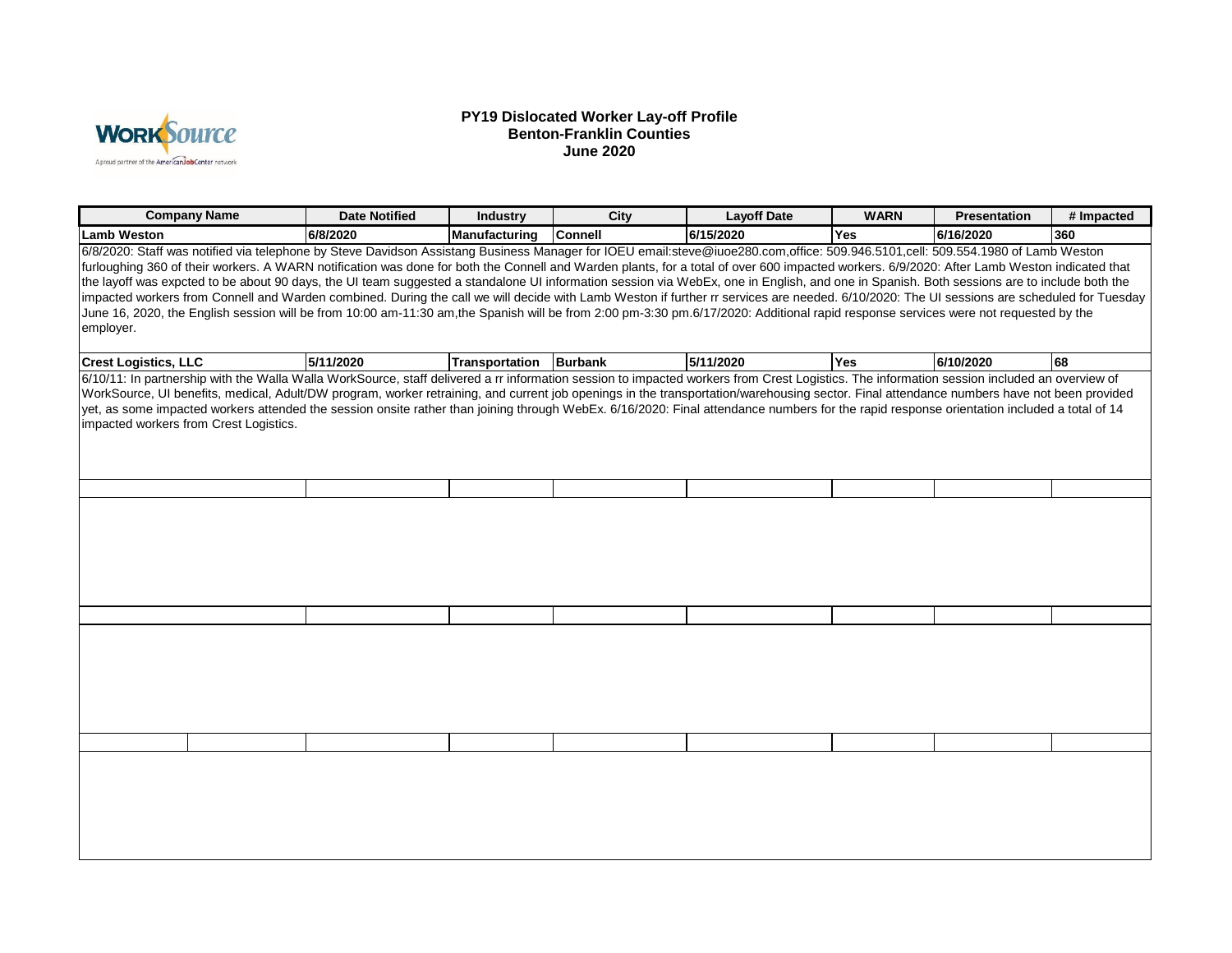

#### **WorkSource Operator Report**

Benton Franklin Workforce Consortium June 2020

#### **June Highlights:**

- The WorkSource Columbia Basin (WSCB) robust virtual service delivery plan launched.
- Business Services Team members exceeded their PY19 goal for new business engagements.
- A successful  $1^{st}$  ever Virtual Job Fair has resulted in the planning of a  $2^{nd}$  fair.
- WSCB team members continue to provide services virtually. The majority of customers seek to access basic needs related supports.

#### **WorkSource Site Operations:**

| <b>Customer Counts 6/1/20 to 6/30/20</b>                           |                                    |                             |  |  |
|--------------------------------------------------------------------|------------------------------------|-----------------------------|--|--|
| <b>Total Staff Assisted Seekers</b>                                | 401                                |                             |  |  |
| <b>Total Staff Assisted Services</b>                               |                                    | 691                         |  |  |
| <b>Basic Services</b>                                              |                                    | 581                         |  |  |
| Individualized, Training & Support Services                        |                                    | 110                         |  |  |
| <b>Unique Number of Businesses Served</b>                          |                                    | 94                          |  |  |
| <b>Staff Provided Business Services</b>                            |                                    | 122                         |  |  |
|                                                                    | <b>Services</b><br><b>Provided</b> | <b>Businesses</b><br>Served |  |  |
| <b>Business Assistance</b>                                         | 15                                 | 13                          |  |  |
| WorkSourceWA.com, Rapid Response, Business Friendly Programs, etc. |                                    |                             |  |  |
| <b>Employee Training</b>                                           | 5                                  | 3                           |  |  |
| Assessment, referral, enrollment, etc.                             |                                    |                             |  |  |
| <b>Other</b>                                                       | 39                                 | 35                          |  |  |
| Employer outreach visit, marketing business services, etc.         |                                    |                             |  |  |
| <b>Recruitment</b>                                                 | 61                                 | 51                          |  |  |
| Hiring events, referrals, etc.                                     |                                    |                             |  |  |
| <b>Wage &amp; Occupation Information</b>                           | $\overline{2}$                     | 2                           |  |  |
| Labor Market Info, etc.                                            |                                    |                             |  |  |

**\*Note:** Due to continued engagement with new customers who do not have a WorkSourceWa.com account, these figures may not accurately reflect the number of services provided. Also, individuals connected directly to an Unemployment Insurance (UI) Representative via a WSCB staff member supporting the toll free phone line are also not captured here as that is not defined as a meaningful service, in which an individual is connected to employment or training related resources/information.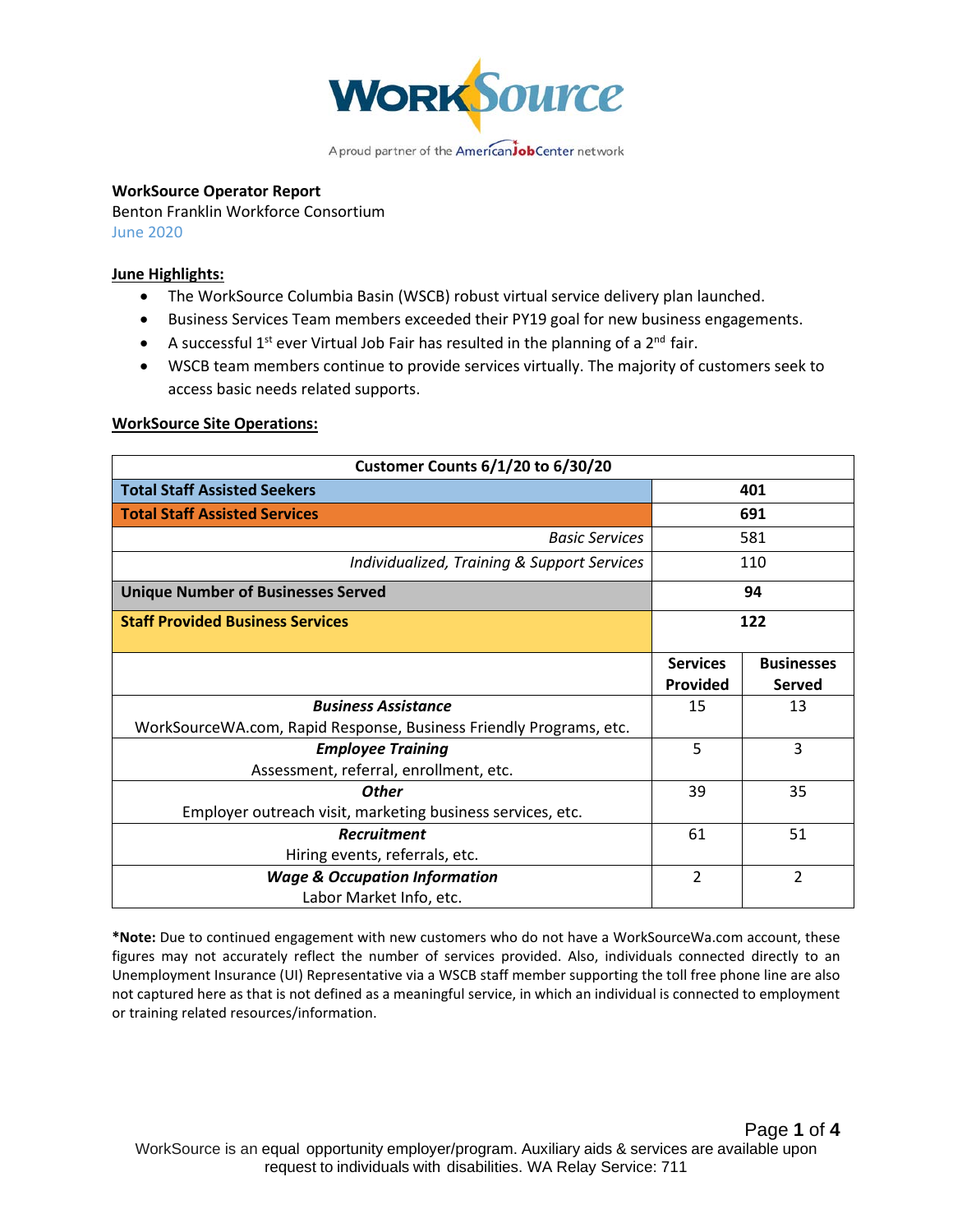



56 survey responses received *(14% response rate):*

- Of the customers who responded, 92% received the assistance/information needed; 92% will refer family and friends.
- Positive feedback:
	- o "I have been working with several of your employees over the last several months, Clarissa, Gena, Olivia, and Kellie.... My experince with all of them has been great they have all been very helpful!"
	- o "Terri Martindale did a great job helping me she listened to my needs and made sure everything was taken care of properly and in a timely manner."
	- o "Thanks to my Employer Specialist from WorkSource that practiced a mock interview over the phone with me. I felt confident at my job interview."
- Improvements made based on customer feedback:
	- o Feedback regarding timely communication continues to reflect difficulties in filing a UI claim, reaching a representative to resolve claim issues, or failure to receive follow up in response to an inquiry about a claim. *Solution:* Outgoing calls from the UI call center to address pending claim issues have been increased. To create this capacity, incoming call volumes and specific claim assistance for callers have been temporarily decreased. Efforts have been successful and progress to date can be found on the [Employment](https://esd.wa.gov/unemployment/adjudication)  [Security Department website.](https://esd.wa.gov/unemployment/adjudication)
	- o Some customers have answered "no" to survey questions as they felt they did not apply to them. *Solution:* Starting July 2020 survey respondents will be able to choose "N/A" for questions which do not apply to their experience.

### **Service Delivery**

### **Career Services:**

• Robust local virtual services launched and includes one on one appointments and career assessments. Local workshops will be made available on demand in July and accompanied by a live weekly Q&A session for customer follow up with an Employment Specialist.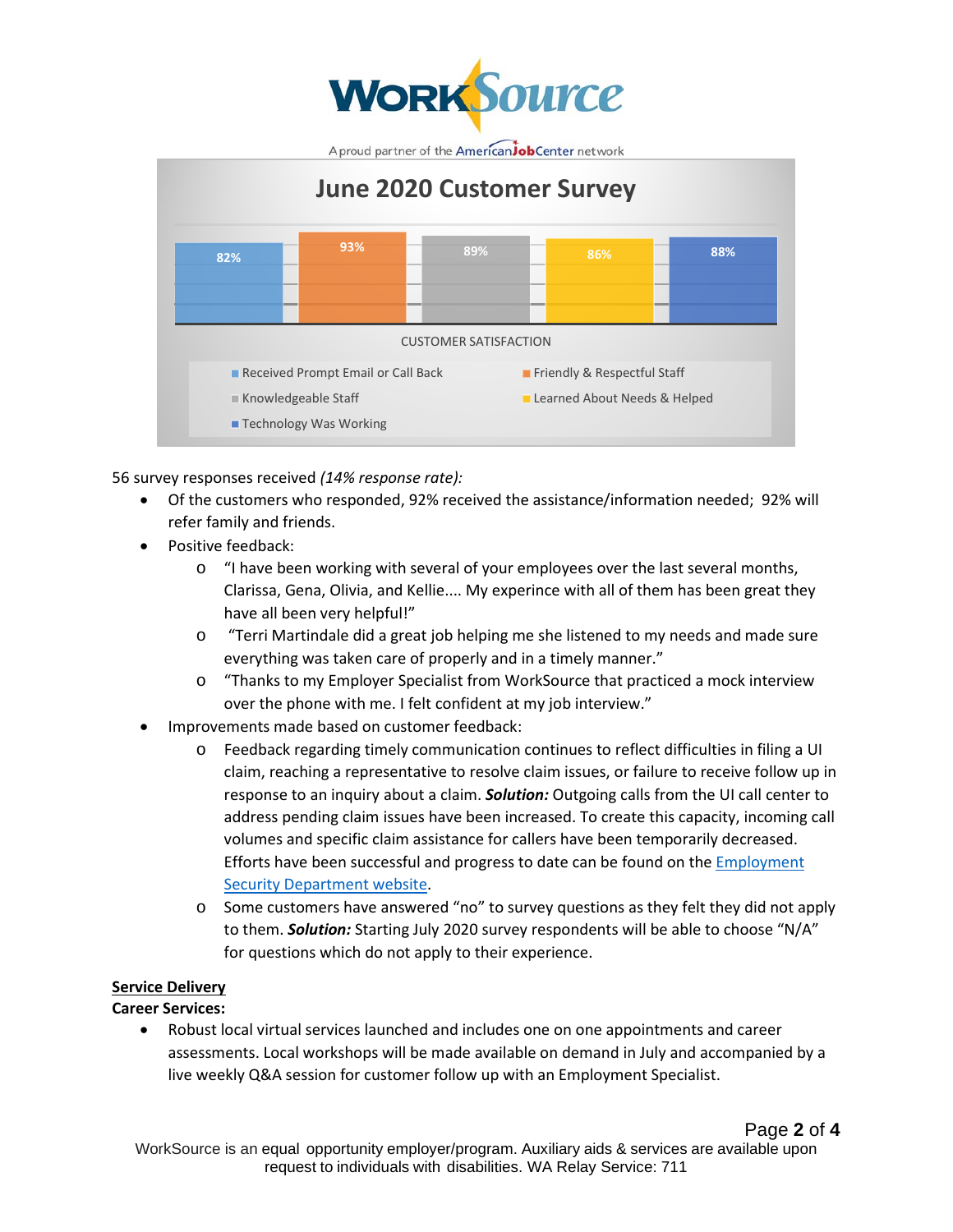

- LinkedIn workshops, hosted by WSCB and facilitated by a member of the PNNL team, are scheduled to resume the 2<sup>nd</sup> Wednesday of every month starting in July. These workshops were available onsite pre COVID-19 and will be available virtually until further notice.
- An outreach campaign to reach over 1700 individuals who have received 20 weeks or more of UI has been launched and will run through the month of July. This is a pilot and we are testing multiple methods of communication to offer a variety of services. The desired outcome is to increase customer engagement to assist individuals in a return to gainful employment.
- WSCB staff continue to serve as part of a larger team across the state, facilitating virtual Job Hunter workshops in both English and Spanish. To date, the following number of customers have benefitted from this collaboration:

|                                       | April | Mav  | June | <b>Total Attendees</b> |
|---------------------------------------|-------|------|------|------------------------|
| <b>Job Hunter Workshops (English)</b> | 656   | 1043 | 813  | 2512                   |
| <b>Job Hunter Workshops (Spanish)</b> | N/A   | 13   | 25   | 38                     |

#### **Business Services:**

- The Business Services Team exceeded their PY19 goal to contact 100 new businesses; they connected with 105 new businesses and re-engaged 22 between October 2019-June 2020.
- WSCB held its first virtual job fair on June  $4<sup>th</sup>$ . Final results of the job fair include:
	- o 184 job seekers attended
	- o 27 employers (with a total of 54 recruiters) attended
	- o 71% attendance rate (Considered high as the average is 50%)
	- o Employer chat results:
		- 43 chats resulted in scheduling of next step interviews
		- 153 chats resulted in keeping job seeker in the pipeline for future opportunities
		- 72 chats resulted in wanting to do a bit more screening of the job seeker
		- 58 not a fit
		- Remaining attendees did not chat with recruiters and includes staff and other stakeholders who visited the platform to learn more
	- o Due to the success of the first virtual job fair, a second is being planned and will be focused on the Energy sector. Planning committee members include the WSCB Business Services Team, CBC, TRIDEC, Mid Columbia Energy Partnership, and Department of Commerce. Date TBD.
	- o Hosting of the virtual job fair is through the platform Brazen, in partnership with the ESD Communications team.
- Established monthly connection meeting with TRIDEC to strengthen communications and partner in economic development work as it relates to regional workforce needs.

### **Community Connections:**

• 6/3: Collaboration call with Kristine Cody, Career & Internship Coordinator with WSU, to discuss a strategy for connecting job seekers with local, in demand industries who are currently hiring.